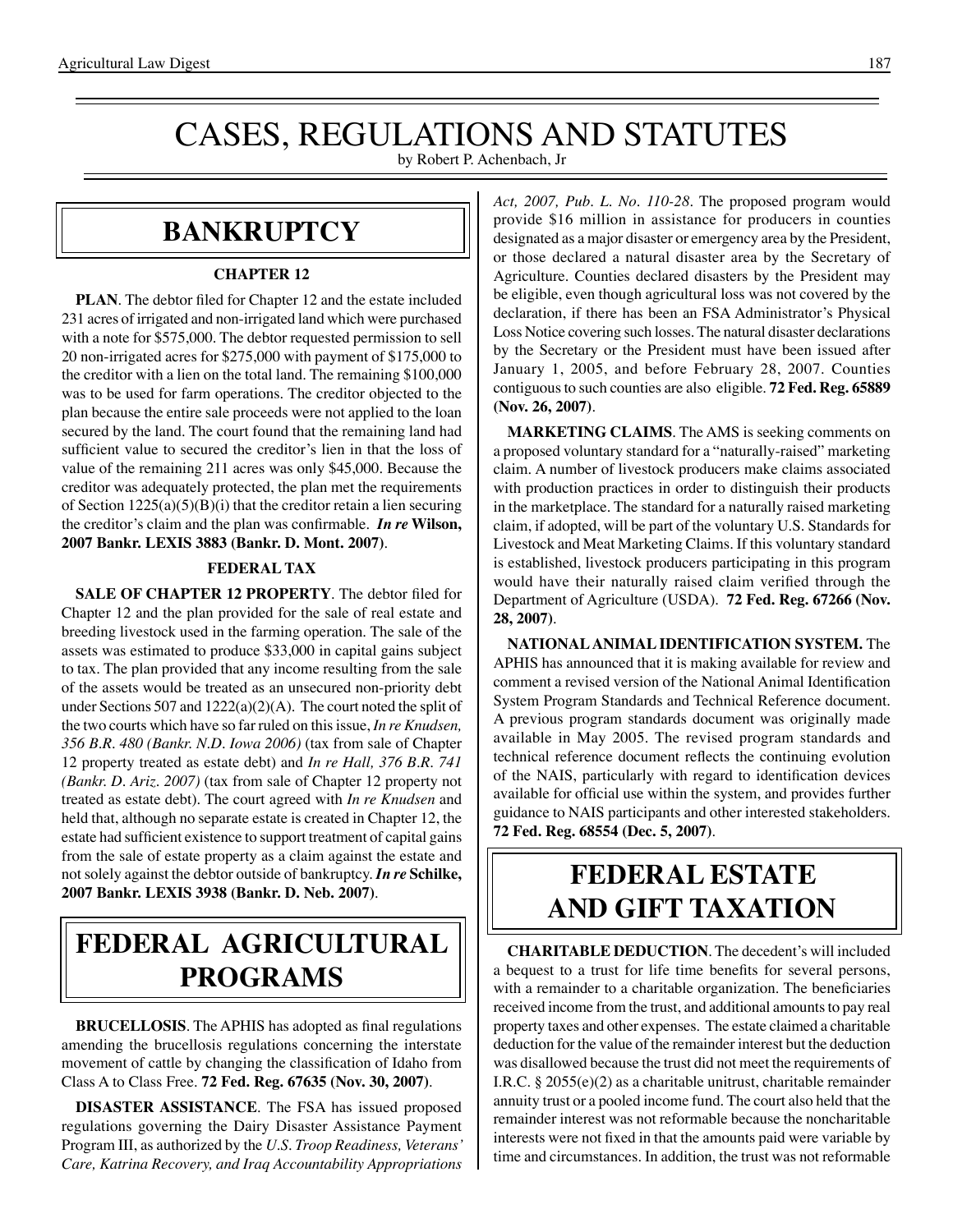to a qualified charitable trust because the estate did not commence a state judicial proceeding to reform the trust within 90 days of the date of the estate tax return. **Estate of Tamulis v. Comm'r, 2007-2 U.S. T.C. Tax Cas. (CCH) ¶ 60,553 (7th Cir. 2007),** *aff'g***, T.C. Memo. 2006-183**.

**GENERATION SKIPPING TRANSFERS**. The parents of six children created a trust for the children prior to September 25, 1985. The parents were deceased and the children were the current beneficiaries and trustees. The children petitioned a state court to convert the trust to a total return unitrust as provided under state law. The IRS ruled that the conversion of the trust to a total return unitrust would not subject the trust to GSTT. **Ltr. Rul. 200747017, Aug. 9, 2007**.

A trust was established prior to September 25, 1985 for the settlor's children and heirs. The trust did not have a provision governing adopted children as heirs nor did the trust have any provision regarding the law against perpetuities.The trust petitioned a local court to interpret the trust intent as to these provisions. The IRS ruled that the modifications to the trust provided by the court's interpretation did not subject the trust to GSTT. **Ltr. Rul. 200747015, July 6, 2007**.

**GIFT.** The taxpayers, husband and wife, created a revocable family trust. The taxpayers' children purchased a second-to-die life insurance policy insuring the lives of the taxpayers. The children paid the first premium and owned equal shares of the policy. The children then entered into a split-dollar insurance arrangement with the family trust under which the children will pay the portion of the annual premium due, equal to the insurer's current published premium rate for annually renewable term insurance generally available for standard risks. The family trust paid any additional premiums. After the death of the first taxpayer parent to die, the children will pay the portion of the annual premium equal to the lesser of: (1) the applicable amount provided in the P.S. 58 tables set forth in *Rev. Rul. 55-747, 1955-2 C.B. 228*; or (2) the insurer's current published premium rate for annually renewable term insurance generally available for standard risks. Trust will again pay the balance of any premium amount. The agreement was entered into in 1988 and the IRS ruled that final regulations, Treas. Reg. § 1.61-22, promulgated in 2003 did not apply because the agreement has not been materially modified after 2003. The IRS ruled that the payment of the policy premiums each year by the family trust pursuant to the terms of the agreement does not result in a gift by the taxpayers under section 2511, provided that the amounts paid by the children for the life insurance benefit that each received under agreement were at least equal to the amount prescribed under *Rev. Rul. 64-328, 1964-2 C.B. 11* and *Rev. Rul. 66-110, 1966-1 C.B. 12* as amplified by *Rev. Rul. 67-154, 1967-1 C.B. 11*, and *Notice 2002-8, 2002-1 C.B. 398*. **Ltr. Rul. 200747011, Aug. 7, 2007**.

**IRA.** The taxpayer received distributions from two IRAs owned by a deceased parent. The taxpayer reported one distribution as non-taxable income but did not report the other distribution. The taxpayer argued that funds inherited from a parent were not taxable, that the government owed the taxpayer money from a denied patent application and that the taxpayer, as a prison inmate, was not subject to taxes because the taxpayer could not vote in Louisiana. The court held that distributions from a decedent's IRA are gross income taxable to the beneficiary under I.R.C.  $\S\S 408(d)(1)$ , 691(a)(1).

#### **Cutler v. Comm'r, T.C. Memo. 2007-348**.

**INSTALLMENT PAYMENT OF FEDERAL ESTATE TAX**. The IRS has issued a Chief Counsel Advice letter regarding the use of stock in a closely-held corporation as security for the election to pay federal estate tax in installments. The ruling discusses (1) the circumstances in which stock in a closely held corporation would meet the requirements for an I.R.C. § 6324A lien, which included the stock's ability to retain value throughout the deferral payment period, a signed agreement from all interested parties allowing the stock to be used as collateral, and a valuation of the stock that showed that the value of the stock is sufficient to pay the deferred estate taxes; (2) the criteria and procedure used in determining whether the stock used as collateral would survive the extended payment period, which included generally accepted business criteria and factors identified under *Rev. Rul. 59-60, 1959-1 CB 237*; (3) the financial information the IRS may request in order to determine whether there has been a disposition of interest or withdrawal of funds; (4) the manner in which the IRS could secure its interest in the stock, and the additional steps the IRS may take in order to secure its interest in the remainder of the gross estate not covered by an I.R.C. § 6324A lien; (5) the IRS's discretion in conducting audits on federal estate tax returns for estates using closely held stock as collateral for an I.R.C. § 6324A lien; (6) the appropriate procedure used by the IRS in denying or terminating an I.R.C. § 6166 election and the recourse actions available to the estate; and (7) the IRS's ability to continue to review the sufficiency of the closely held stock securing the I.R.C. § 6324A lien after the I.R.C. § 6166 has been granted, and the actions it may take if it finds that the stock has become insufficient as collateral. **CCA Ltr. Rul. 200747019, Oct. 11, 2007**.

### **federal income taxation**

**EMPLOYEE BENEFITS.** The taxpayer owned and operated a farm with the taxpayer's spouse. The spouse received annual wages of \$3,000 from which social security taxes and medicare taxes were withheld and paid. The taxpayer purchased a medical reimbursement plan, designed to meet the requirements of I.R.C. § 105, from a promoter under which the farm reimbursed the spouse for medical insurance for the spouse and paid the spouse's non-insured medical expenses. The plan also reimbursed the spouse for insurance premiums paid on medical insurance for the taxpayer. The taxpayer claimed the payments as deductions against the farm income. The IRS argued that the amounts paid to reimburse the employee-spouse for amounts paid for insurance for the taxpayer were not deductible. The court held that the direct payments and reimbursement payments were deductible as ordinary and necessary business expenses. **Frahm v. Comm'r, T.C. Memo. 2007-351**.

The taxpayer owned and operated a farm tiling business and had an unwritten policy to pay for the medical insurance premiums for the taxpayer's spouse as an employee. The taxpayer claimed a business deduction for \$5,000 in premiums paid in one tax year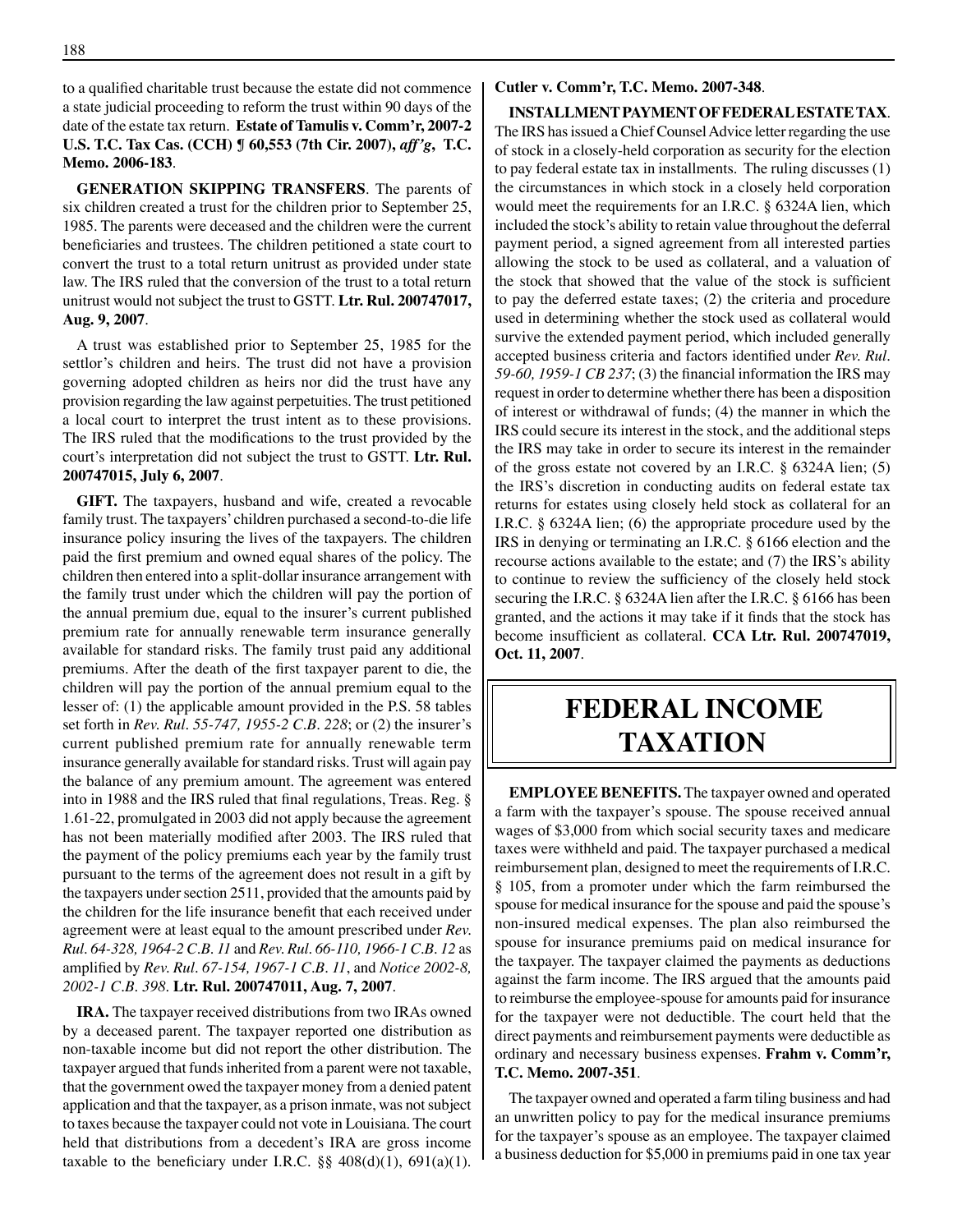as employer-provided health insurance coverage. The court held that the taxpayer failed to provide sufficient evidence that the taxpayer, asthe spouse's employer, paid the premiums; therefore, the premium costs could not be deducted as business expenses. **Eyler v. Comm'r, T.C. Memo. 2007-350**.

**ENVIRONMENTAL CLEAN-UP COSTS.** The taxpayer was an aluminum manufacturer whose manufacturing process from 1940 to 1987 had created environmental hazards on the manufacturing property. In 1993 the taxpayer was required to pay for the remediation of the property to clean up the environmental hazards. From 1940 to 1987, the taxpayer included the waste disposal costs in its cost of goods sold and argued that had the environmental remediation costs occurred in those years, the cost of goods would have been higher. In addition, the taxpayer argued that, because the tax rates in those years were higher than the tax rates in 1993, the tax benefit of the higher deduction rates was lost in deducting the remediation costs under the 1993 rates. The taxpayer claimed that I.R.C. § 1341 allowed the taxpayer to use the tax rates of the 1940-1987 period in determining the deduction for the 1993 remediation costs. The court held that I.R.C. § 1341 did not apply because the taxpayer did not restore to a rightful owner an item of income received in the tax years at issue. **Alcoa, Inc. v. United States, 2007-2 U.S. Tax Cas. (CCH) ¶ 50,824 (3d Cir. 2007),** *aff'g***, 2006-1 U.S. Tax Cas. (CCH) ¶ 50,166 (W.D. Penn. 2005)**.

**HOBBY LOSSES**. The taxpayers had a child with autism and elected to school the child at home with hired teachers. The taxpayers received partial funding from the public school district and a state educational organization. The taxpayers claimed the income and expenses for the schooling on Schedule C, with the net losses applied against other income. The court held that the educational activities were not entered into with the intent to make a profit because the taxpayers had no plans to make the schooling profitable and limited the activities to the schooling of their child. **Remler v. Comm'r, 2007-2 U.S. Tax Cas. (CCH) ¶ 50,813 (9th Cir. 2007),** *aff'g***, T.C. Memo. 2005-265**.

**HOME OFFICE**.The taxpayer was an independent contractor who performed services for a federal agency under a bid contract. The agency provided office space and equipment for the taxpayer and the taxpayer admitted using the office for 35-40 percent of the time performing contract duties. The remainder of the work time was spent at the taxpayer's home office. The taxpayer claimed deductions for advertising, car expenses, legal and professional expenses, and various office expenses, such as phone, postage and computer services. The IRS disallowed those expenses because the taxpayer had no written substantiation of those expenses. The court upheld the disallowance of those deductions. The taxpayer also claimed deductions from business income for mortgage interest, repairs and utilities. The court held that the taxpayer could not claim those deductions against business income because (1) the employment contract did not require work to be performed in the home, (2) an office was provided to the taxpayer and was used 35-40 percent of the time, and (3) most of the work performed by the taxpayer was performed outside the home. **Larvadain v. Comm'r, T.C. Summary Op. 2007-196**.

**HYBRID VEHICLE CREDIT**. The The IRS has issued a

list of Qualified Alternative Fuel Motor Vehicles (QAFMV) and Qualified Heavy Hybrid vehicles. QAFMVs, which are vehicles powered by alternative fuels or a combination of an alternative fuel and a petroleum based fuel, can have an allowable credit of up to \$32,000. Qualified heavy hybrid vehicles, which are hybrid vehicles with a gross vehicle weight rating of over 8,500 pounds, can have an allowable credit of up to \$12,000. The list is posted on the IRS website at www.irs.gov. **IR-2007-196.**

**IRA.** The taxpayer had distributed stock from an ESOP with a prior employer to an IRA in a rollover transaction. The stock was later sold and funds distributed to the taxpayer. The taxpayer argued that the funds were not taxable as an early distribution from an IRA because the original rollover transaction was invalid. The court held that the taxpayer was estopped from claiming the rollover an invalid because the taxpayer had not listed the distribution from the ESOP as nontaxable, had claimed the transaction as a rollover and received tax benefits from the claim. **Kopty v. Comm'r, T.C. Memo. 2007-343**.

**INTEREST RATE**. The IRS has announced that, for the period January 1, 2008 through March 31, 2008, the interest rate paid on tax overpayments decreases to 7 percent (6 percent in the case of a corporation) and for underpayments decreases to 7 percent. The interest rate for underpayments by large corporations decreases to 9 percent. The overpayment rate for the portion of a corporate overpayment exceeding \$10,000 decreases to 4.5 percent. **Rev. Rul. 2007-68, I.R.B. 2007-50.**

**MILEAGE DEDUCTION**. The IRS has issued a revenue procedure which provides that the standard mileage rate for 2008 is 50.5 cents per mile for business use, 14 cents per mile for charitable use and 19 cents per mile for medical and moving expense purposes. The revenue procedure also provides rules under which the amount of ordinary and necessary expenses of local travel or transportation away from home that are paid or incurred by an employee will be deemed substantiated under Treas. Reg. § 1.274-5 when a payor (the employer, its agent, or a third party) provides a mileage allowance under a reimbursement or other expense allowance arrangement to pay for such expenses. Use of a method of substantiation described in this revenue procedure is not mandatory and a taxpayer may use actual allowable expenses if the taxpayer maintains adequate records or other sufficient evidence for proper substantiation. **Rev. Proc. 2007-70, I.R.B. 2007-50**.

#### **PARTNERSHIPS**.

 RENEWABLE ELECTRICITY PRODUCTION CREDIT. The IRS has issued the requirements for a safe harbor under which the Service will respect the allocation of I.R.C. § 45 wind energy production tax credits by partnerships in accordance with I.R.C. § 704(b). The Treasury Department and the Service intend for the Safe Harbor to simplify the application of I.R.C. § 45 to partners and partnerships that own and produce electricity from qualified wind energy facilities. **Rev. Proc. 2007-65, 2007 C.B. 967**.

**PASSIVE ACTIVITY LOSSES**. The taxpayer S corporation had several qualified Subchapter S subsidiaries. One subsidiary leased vehicles under finance leases to customers. The vehicles were purchased from another subsidiary, although some vehicles were purchased from unrelated businesses. The leasing subsidiary